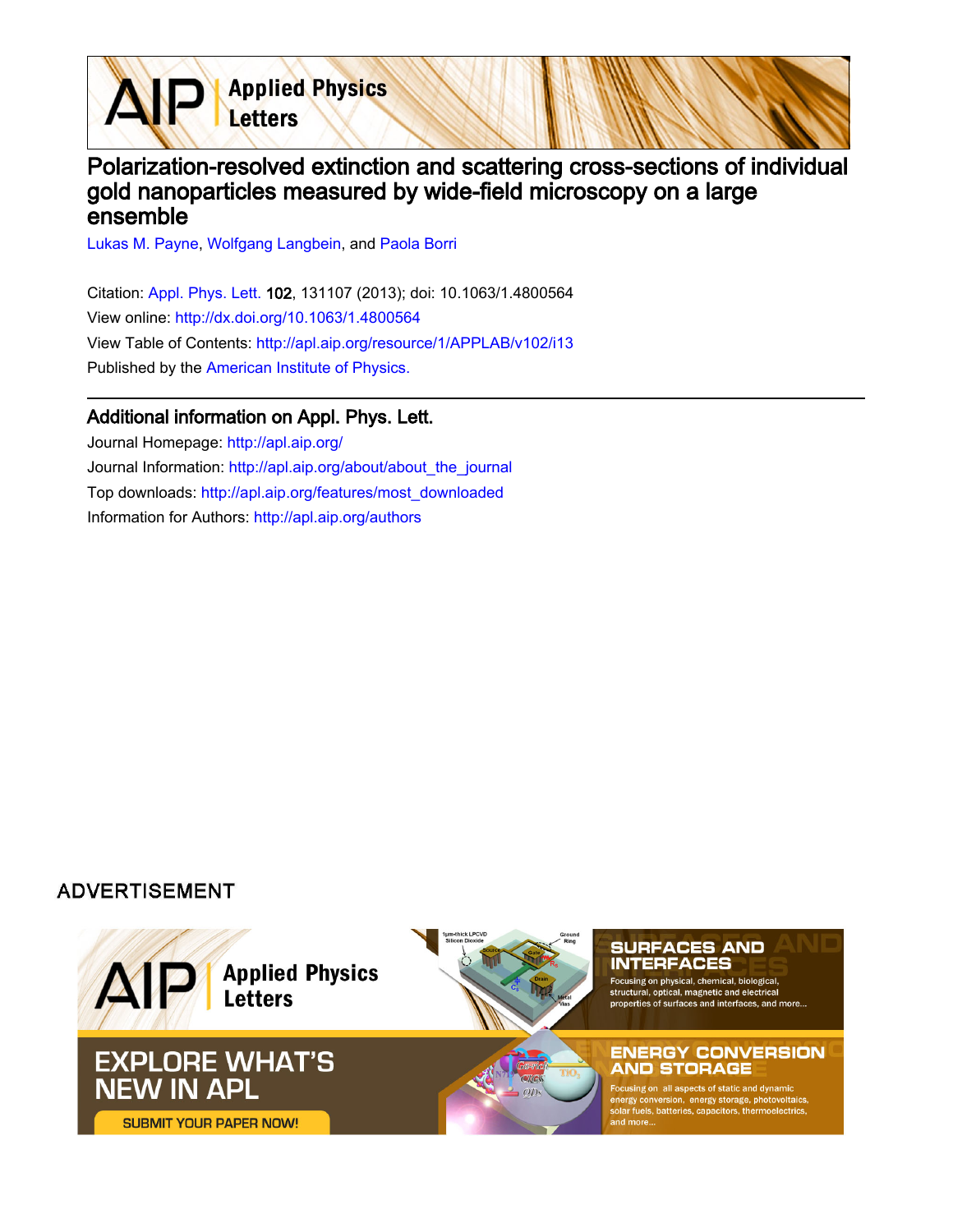

## [Polarization-resolved extinction and scattering cross-sections of individual](http://dx.doi.org/10.1063/1.4800564) [gold nanoparticles measured by wide-field microscopy on a large ensemble](http://dx.doi.org/10.1063/1.4800564)

Lukas M. Payne,<sup>1</sup> Wolfgang Langbein,<sup>2</sup> and Paola Borri<sup>1,a)</sup>

<sup>1</sup>School of Biosciences, Cardiff University, Cardiff CF24 3AA, United Kingdom <sup>2</sup>School of Physics and Astronomy, Cardiff University, The Parade, Cardiff CF24 3AA, United Kingdom

(Received 29 January 2013; accepted 25 March 2013; published online 4 April 2013)

We report a simple, rapid, and quantitative wide-field technique to measure the optical extinction  $\sigma_{\text{ext}}$ and scattering  $\sigma_{\rm sca}$  cross-section of single nanoparticles using wide-field microscopy enabling simultaneous acquisition of hundreds of nanoparticles for statistical analysis. As a proof-of-principle, we measured gold nanoparticles of 40 nm and 100 nm diameter and found mean values and standard deviations of  $\sigma_{\text{ext}}$  and  $\sigma_{\text{sca}}$  consistent with the literature. Switching from unpolarized to linearly polarized excitation, we measured  $\sigma_{ext}$  as a function of the polarization direction and characterized the nanoparticle asphericity. The method can be implemented cost-effectively on any conventional wide-field microscope and is applicable to any nanoparticles.  $\odot$  2013 American Institute of Physics. [\[http://dx.doi.org/10.1063/1.4800564](http://dx.doi.org/10.1063/1.4800564)]

Metallic nanoparticles (NPs) exhibit morphologydependent localized surface plasmon resonances (LSPRs), which couple to propagating light and manifest as an increased particle polarisability at the LSPR frequency. Besides fundamental interest, these local optical resonances can be exploited to image metallic NPs with high sensitivity and to probe nanoscale regions in the NP vicinity via the local field enhancement effect, with possible applications ranging from sub-wavelength optical devices, $\frac{1}{2}$  $\frac{1}{2}$  $\frac{1}{2}$  $\frac{1}{2}$  $\frac{1}{2}$  catalysis<sup>2</sup> and photovoltaics<sup>[3](#page-4-0)</sup> to biomedical imaging<sup>[4,5](#page-4-0)</sup> and sensing.<sup>[6](#page-4-0)–[8](#page-4-0)</sup>

Important physical quantities characterizing the linear optical properties of a NP are the absorption cross-section  $\sigma_{\text{abs}}$ , the scattering cross-section  $\sigma_{\text{sca}}$  and the resulting extinction crosssection  $\sigma_{ext} = \sigma_{abs} + \sigma_{sea}$ . Beyond traditional ensemble average measurements, a number of approaches have been developed recently to measure  $\sigma_{ext}$  at the single particle level, showing that the optical properties of individual NPs can significantly differ from the ensemble average owing to inhomogeneities in NP size and shape. It is, therefore, particularly important to develop a technique that is able to rapidly quantify the cross-sections at the single NP level and to perform a statistical analysis over many NPs, providing a relevant sample characterization. Quantitative values of  $\sigma_{ext}$ ,  $\sigma_{abs}$ , and/or  $\sigma_{sca}$  of single NPs have been reported using dark-field micro-spectroscopy,<sup>9</sup> photothermal imaging, $\frac{10}{10}$  and spatial modulation micro-spectroscopy.<sup>11</sup> However, in order to provide cross-section values in absolute units, dark-field micro-spectroscopy and photothermal imaging require a calibration reference (e.g., by comparison with  $\sigma_{ext}$ known from theory), while spatial modulation microspectroscopy needs a precise measurement of the beam profile at the sample. Moreover, photothermal imaging and spatial modulation micro-spectroscopy are beam-scanning techniques, therefore, costly and less amenable to the rapid characterization of a large number of NPs compared to wide-field techniques. Additionally, they are modulation-based which requires specialized equipments such as acousto-optical modulators and lock-in detection.

In this work, we report a simple and quantitative widefield technique to measure  $\sigma_{ext}$  and  $\sigma_{sca}$  on single NPs using conventional bright and dark-field microscopy without the need for calibration standards and with a field of view enabling simultaneous acquisition of hundreds of NPs.

The experimental set-up consists of an inverted microscope (Nikon Ti-U) equipped with a white-light illumination (halogen lamp 100W with Nikon neutral color balance filter), a oil condenser of 1.4 numerical aperture (NA) with a removable homebuilt dark-field illumination of  $1.1$ -1.4 NA, a  $40 \times 0.95$  NA dry objective, a  $1.5\times$  intermediate magnification, and a Canon EOS 40D color camera attached to the left port of the microscope. Images were taken in Canon 14-bit RAW format with 10.1 megapixel resolution. The RAW images were converted using the DCRAW plugin in IMAGEJ, providing 16 bit RGB images with a linear response to intensity and no color balancing. The investigated samples were gold NPs (GNPs) of nominal 40 nm and 100 nm diameter (BBInternational) covalently bound onto a glass coverslip functionalised with (3-mercapto) triethoxysilane, covered in silicone oil (refractive index  $n = 1.518$ ) and sealed with a glass slide.

Dark-field microscopy was performed initially to confirm the presence of metallic NPs appearing as colored scatterers, distinguishable from the white scattering of other debris or glass roughness. The color camera enables a coarse spectroscopic detection separating the three wavelength ranges of red (R)  $570-650$  nm, green (G)  $480-580$  nm, and blue (B) 420–510 nm. Once a suitable region was located and focussed, a dark-field image was taken. Subsequent bright-field microscopy was performed by removing the dark field ring and adjusting the condenser numerical aperture NA<sub>c</sub> to match the objective NA. To quantitatively measure the extinction cross-sections, two bright-field transmission images were taken, one with the NPs in the objective focus and the second one out-of-focus, moving the objective by approximately  $d = 15 \mu m$  axially away from the sample. Background images were taken for blocked illumination. To achieve the lowest shot noise, the lowest camera sensitivity a)Electronic address: [BorriP@cardiff.ac.uk](mailto:BorriP@cardiff.ac.uk) was used (100 ISO), for which the full-well capacity of the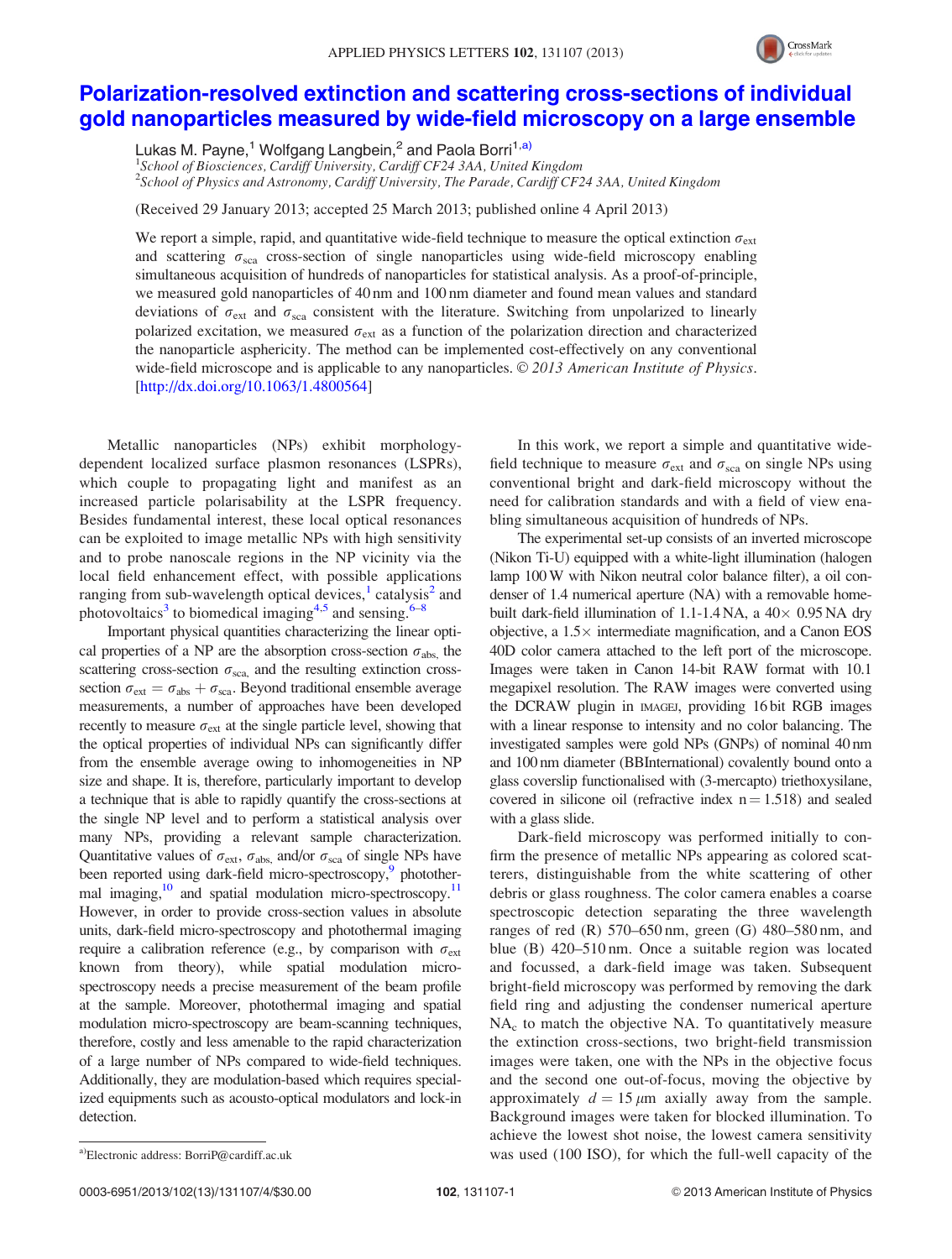<span id="page-2-0"></span>pixels of about  $N_{\text{fw}} = 4 \times 10^4$  electrons occurs at 70% of the digitizer range (3.4 electrons/count). The exposure time in the order of 10 ms was chosen to reach  $N_{\text{fw}}$ . Averaging over  $N_a = 36$  acquisitions was performed for each image set.

Let us call the background-subtracted transmitted intensity of the bright-field image with NPs in focus  $I_f$  and the defocused intensity  $I_{d}$ . In the defocused image, a NP distributes its effect over a radius of about  $r_d = N \Delta d$  making  $I_d$ similar to the intensity  $I_f$  in the absence of the NP. The extinction cross-section of a NP located within the area  $A_i$  in the image can then be expressed as  $\sigma_{ext} = \int_{A_i} \Delta dA$  with the relative extinction  $\Delta = (I_d - I_f)/I_d$ . An example of a full color dark-field image and the corresponding  $\Delta$  image for gold NPs of 40 nm diameter is shown in Fig. 1. To account for the slight mismatch between  $I_d$  and  $I_f$  without NP due to the defocusing, drift of the illumination intensity, and the residual influence of the NP, we determine a local background extinction  $\Delta_b = A_b^{-1}$  $A_b \Delta dA$  in the area  $A_b$  between the radius  $r_i$  and  $2r_i$ , as sketched in Fig. 1(d), yielding the background-corrected  $\sigma_{ext} = \int_{A_i} (\Delta - \Delta_b) dA$ . The correction area  $A_{\rm b}$  is within the defocused image of the NP, i.e.,  $2r_i < r_d$ , ensuring a homogeneous influence of the NP over  $A_i$  and  $A_b$ . The dependence of the measured  $\sigma_{ext}$  on  $r_i$  is shown in the inset of Fig.  $1(b)$  for the G channel, using a constant  $\Delta_{\rm b}$  from  $r_i = 1.5 \,\mu{\rm m}$ . A saturation of  $\sigma_{\rm ext}$  is observed for  $r_i > 800$  nm  $\sim 3\lambda/(2NA)$ , approximately at the second airy ring of the objective point-spread function. This behavior can be qualitatively understood considering that  $\Delta$ is the result of the interference between the scattered field of the NP and the illumination field. For a spatially coherent illumination, this interference would lead to fringes in  $\sigma_{ext}$ mumination, this interference would read to fingles in  $\sigma_{\text{ext}}$ <br>decaying as  $1/\sqrt{r}$ . However, the short spatial coherence length  $d_c \sim \lambda/NA_c$  of the illumination is suppressing these fringes for  $r > d_c$ .

In order to determine  $\sigma_{ext}$  of many particles from an extinction image, we developed an image analysis programme written in IMAGEJ macro language. We split the raw images into RGB channels, subtract the background, average



FIG. 1. (a) Full color (FC) dark-field image of 40 nm diameter gold NPs. (b) Corresponding FC extinction image  $\Delta$  from 0 (black) to 0.043 (white). (c) Zoom of dark-field image. Corresponding zoom of the FC bright-field transmission with NP in focus  $I_f$  (d) and out-of-focus  $I_d$  (e). (f) Zoom of FC extinction image.

the multiple acquisitions of  $I_f$  and  $I_d$ , and calculate  $\Delta$ . We then determine the particle locations as the maxima of  $\Delta$ with values in a range adjusted to reject noise and large aggregates. For each maximum, we choose  $A_i$  given by a centered disk of radius  $r_i = 3\lambda/(2NA) = 837$  nm and calculate  $\sigma_{ext}$ .

We select individual NPs using their extinction color, retaining NPs with  $\sigma_{ext}$  largest in the color channel corresponding to the expected plasmon resonance, i.e., green (red) for 40 nm (100 nm) spherical GNPs having a LSPR at 540 nm (590 nm) in a surrounding medium of 1.5 refractive index. NPs which likely correspond to aggregates, debris, or largely non-spherical GNPs are excluded in this way. The statistical results over 104 individual GNPs of nominally 40 nm diameter are summarised in Fig. 2. The distribution of  $\sigma_{\text{ext}}$  in the G channel corresponding to the plasmon resonance has a mean of  $\bar{\sigma}_{ext} = 4000 \text{ nm}^2$ , which is consistent with experimental and theoretical values found in the literature.<sup>[11–14](#page-4-0)</sup> The standard deviation  $\hat{\sigma}_{\text{total}} = 1300 \text{ nm}^2$  of  $\sigma_{\text{ext}}$  contains a part  $\hat{\sigma}_{\text{noise}}$  due to measurement noise. This part is determined from the distribution of  $\sigma_{ext}$  in image regions not containing NPs, which has a zero mean and a standard deviation  $\hat{\sigma}_{noise}$ . We find  $\hat{\sigma}_{noise} = 590 \text{ nm}^2$  for the G channel. The standard deviation  $\hat{\sigma}_{ext}$  arising from the NPs is accordingly determined by  $\hat{\sigma}_{ext}^2 = \hat{\sigma}_{total}^2 - \hat{\sigma}_{noise}^2$ , resulting in  $\hat{\sigma}_{ext} = 960$  nm<sup>2</sup> for the G channel.  $\hat{\sigma}_{ext}$  can be attributed to a size distribution of the GNPs as follows. The scaling of  $\sigma_{\text{ext}} \propto R^{\gamma}$  for spherical particles of radius R is known from Mie theory.<sup>[15](#page-4-0)</sup> In the dipole approximation,  $\gamma \approx 3$  for small particles, where the extinction is dominated by absorption and increases towards  $\gamma = 6$  for larger particles, where the extinction is dominated by scattering. We found  $\gamma \approx 3$  for 40 nm diameter at 532 nm wavelength using calculated absorption and scattering cross-sections.<sup>12</sup> This scaling allows



FIG. 2. Distributions of  $\sigma_{ext}$  for 104 GNPs of nominal 40 nm diameter in the R, G, and B color channels as indicated. The grey histograms show the noise distribution obtained by measuring  $\sigma_{ext}$  in 183 randomly selected regions without NPs.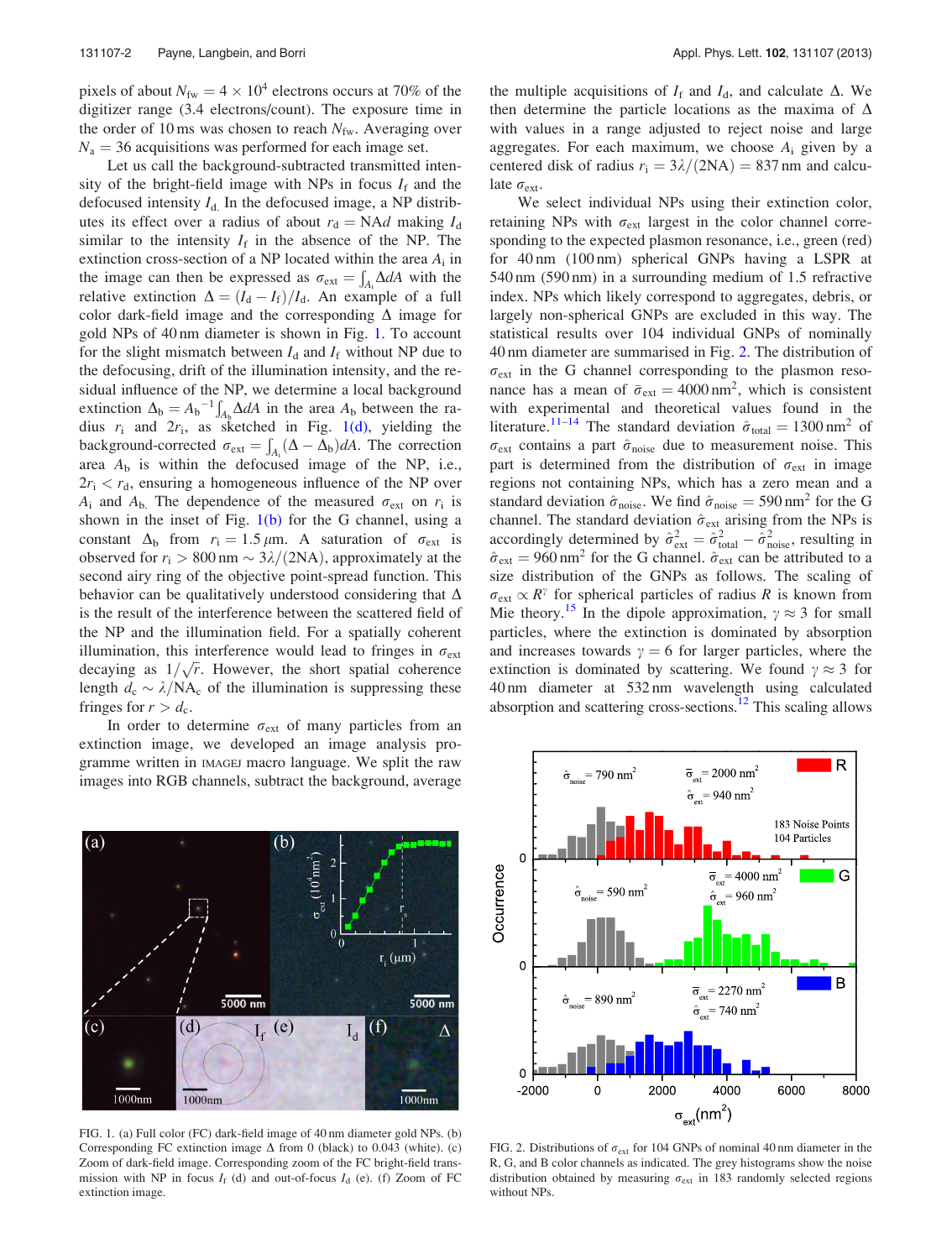us to estimate the relative standard deviation of the radius  $\delta R/R = \hat{\sigma}_{ext}/(\bar{\sigma}_{ext}\gamma) \approx 0.08$ . The manufacturer specifies  $\delta R/R < 0.08$  for 40 nm and 100 nm particles determined by electron microscopy. Thus,  $\hat{\sigma}_{ext}$  is on the upper limit of what expected from the size distribution of spherical particles in a constant dielectric environment. It has been shown in the literature that additional factors influencing  $\hat{\sigma}_{ext}$  might be the NP non perfect sphericity, $10$  as well as fluctuations in the local dielectric environment and the electron-surface scattering damping parameter.<sup>11</sup> Measurements of  $\sigma_{ext}$  for 100 nm GNPs (not shown) in the red channel yield  $\bar{\sigma}_{ext} = 41\,000\,\text{nm}^2$ and  $\hat{\sigma}_{ext} = 5847 \text{ nm}^2$ , resulting in  $\delta R/R = 0.032$  with  $\gamma = 4.5$ . These values are consistent with the literature<sup>[11–14](#page-4-0)</sup> for spherical 100 nm GNPs and meet the manufacturer's size specifications.

Using the scattered intensity  $I_{df}$  measured in dark-field microscopy integrated over the same spatial area  $A_i$  as  $\sigma_{ext}$ , we obtain the detected power scattered by the NP which is proportional to the scattering cross-section  $\sigma_{\text{sea}}$ . Normalizing<br>the sectional intensity to L, we can write  $\sigma_{\text{sea}}$ ,  $\mu_{\text{tot}}^f L \frac{dA}{dt}$ the scattered intensity to  $I_d$ , we can write  $\sigma_{\text{sca}} = \eta \int_{A_i} I_d \tau dA/I_d$ with the constant  $\eta$  determined only by the condenser NA<sub>c</sub> ranges in bright field and dark field and the objective NA. If  $\eta$  is known,  $\sigma_{\text{sea}}$  can be quantified in absolute units. We determined  $\eta$  as follows. We compared  $\sigma_{\text{sca}}$  with  $\sigma_{\text{ext}}$  on each NP of the ensemble, as shown in Fig. 3. GNPs with  $\sigma_{ext}$  well below a certain cut-off value  $(\sigma_c)$  are dominated by absorption with cross-section  $\sigma_{\text{abs}}$  scaling like  $R^3$ . Since  $\sigma_{\text{sea}}$  is proportional to  $R^6$  in this regime, we expect  $\sigma_{\text{sea}}\sigma_{\text{c}} = \sigma_{\text{ext}}^2$ . Conversely, scattering dominates for larger particles such that  $\sigma_{ext} \simeq \sigma_{sca}$ . This trend is indeed observed in Fig. 3, and a fit of the interpolation  $1/\sigma_{\text{sca}} = \sigma_c/\sigma_{\text{ext}}^2 + 1/\sigma_{\text{ext}}$  allows us to infer  $\sigma_c = 34000 \text{ nm}^2$  and  $\eta = 26$ , both with about 10% error. The resulting  $\sigma_{\text{sca}}$  of the GNPs is consistent with the



FIG. 3. Scattering cross-section  $\sigma_{sca}$  (stars) measured in dark-field images versus  $\sigma_{ext}$  measured in extinction images for 40 nm GNPs and 100 nm GNPs in the green channel. The deduced absorption cross sections  $\sigma_{\text{abs}}$  are given as circles. The dotted line gives the fitted scaling as labeled. The limiting behaviour for small  $\sigma_{ext}$  (dashed line) and large  $\sigma_{ext}$  (solid line), and the expected absorption cross-section (short-dashed) are also shown.

literature.<sup>[14](#page-4-0)</sup> Furthermore, we can deduce the absorption cross-section  $\sigma_{\text{abs}} = \sigma_{\text{ext}} - \sigma_{\text{sea}}$ , which is also shown in Fig. 3. Using the calibrated  $\sigma_{\text{sea}}$ , we find a detection limit for  $\sigma_{\rm sca}$  of about 100 nm<sup>2</sup> limited by the background scattering contributing to  $I_{df}$  in our samples. Increasing the exposure time allows in principle to detect  $\sigma_{\text{sca}} < 1 \text{ nm}^2$  considering the camera dark noise. For the dark-field data shown in Fig. 3, we used exposure times in the order of 5 s.

While the detection limit for  $\sigma_{\rm sca}$  is given by the sample background scattering, the detection limit for  $\sigma_{ext}$  is given by the shot noise in the measured transmitted intensity. The relative shot noise in the measured durinative intensity. The fer-<br>ative shot noise is given by  $1/\sqrt{N_{\text{ph}}}$  with the detected number of photons  $N_{\text{ph}}$ , which is determined by the number of acquisitions  $N_a$ , the full-well capacity  $N_{fw}$  of the camera pixels, the number of pixels  $N_{px}$  in the area  $A_i$ , and the fraction  $\nu$  of pixels used for the color channel (for the Bayer color filter of our camera  $\nu = 1/2$  for G and  $\nu = 1/4$  for R, B), yielding  $\hat{\sigma}_{\text{noise}} = A_i / \sqrt{N_a N_{\text{fw}} N_{\text{px}}}$ . With the pixel size  $d_{\text{px}}$ , the area  $A_i = \pi r_i^2$  with  $r_i = 3\lambda/(2NA)$ , and the magnification M onto the camera, we find

$$
\hat{\sigma}_{\text{noise}} = \frac{3\lambda d_{\text{px}}}{2M\text{NA}} \sqrt{\frac{\pi}{N_{\text{a}}N_{\text{fw}}L}}.
$$
\n(1)

For the green channel of Fig. [2](#page-2-0), we have  $N_{\text{fw}} = 4 \times 10^4$ ,  $N_a = 36$ ,  $M = 60$ ,  $d_{px} = 5.7 \,\mu \text{m}$ , NA  $= 0.95$ ,  $\lambda = 0.53 \,\mu \text{m}$ , and  $\nu = 1/2$ , yielding  $\hat{\sigma}_{noise} = 589 \text{ nm}^2$ , in agreement with the measured noise. The blue and red channels have a factor the measured noise. The blue and red channels have a factor of  $\sqrt{2}$  larger noise due to the smaller  $\nu$ . This detection limit could be improved by using an oil immersion objective with 1.45 NA,  $M = 150$ , and  $N_a = 1800$  possible in a 60 s video, for which Eq. (1) yields  $\hat{\sigma}_{noise} = 43 \text{ nm}^2$ , which would allow measuring single GNPs down to 10 nm diameter.

We note that the finite angular range of the objective implies that it collects also a fraction of the scattered light, leading to an underestimate of the extinction. The solid angle in the sample with 1.5 refractive index collected by the objective is 1.6 sr, which for isotropic scattering is 13% of the scattered light. We could correct for this by adding 13% of the measured  $\sigma_{\text{sca}}$  to  $\sigma_{\text{ext}}$ . We also note that  $\sigma_{\text{sca}}$  is determined using the scattering of the dark-field excitation into the objective, which also has a certain angular range that needs to be considered if the scattering is sufficiently anisotropic.

Furthermore, we measured the dependence of  $\sigma_{ext}$  on the linear polarization angle  $\theta$  of the excitation light, which is a sensitive probe of NP asphericity, by inserting a linear polariser in the illumination beam path before the condenser. The resulting  $\sigma_{ext}(\theta)$  is shown in Fig. [4](#page-4-0) (right) for  $\theta$  between 0° and  $180^\circ$  in steps of  $10^\circ$  for two selected GNPs in the red channel. We analyze these results by fitting the expression  $\sigma_{ext}(\theta) = \sigma_0(1 + \alpha \cos(2(\theta - \theta_0)))$ , where  $\sigma_0$  is the polarization-averaged  $\sigma_{ext}$ ,  $\alpha \ge 0$  is the amplitude of the polarization dependence, and  $0 \ge \theta_0 \ge \pi$  is an angular offset, indicating the direction of the NP asymmetry. To estimate the influence of the measurement noise on the fit parameters, we calculated their distribution over Gaussian random fluctuations of the fitted  $\sigma_{ext}(\theta)$  with a standard deviation  $\hat{\sigma}_{noise}$ . GNP1 has a fitted  $\alpha = 0.07$ , and its distribution has a mean value  $\bar{\alpha} = 0.15$  and a standard deviation